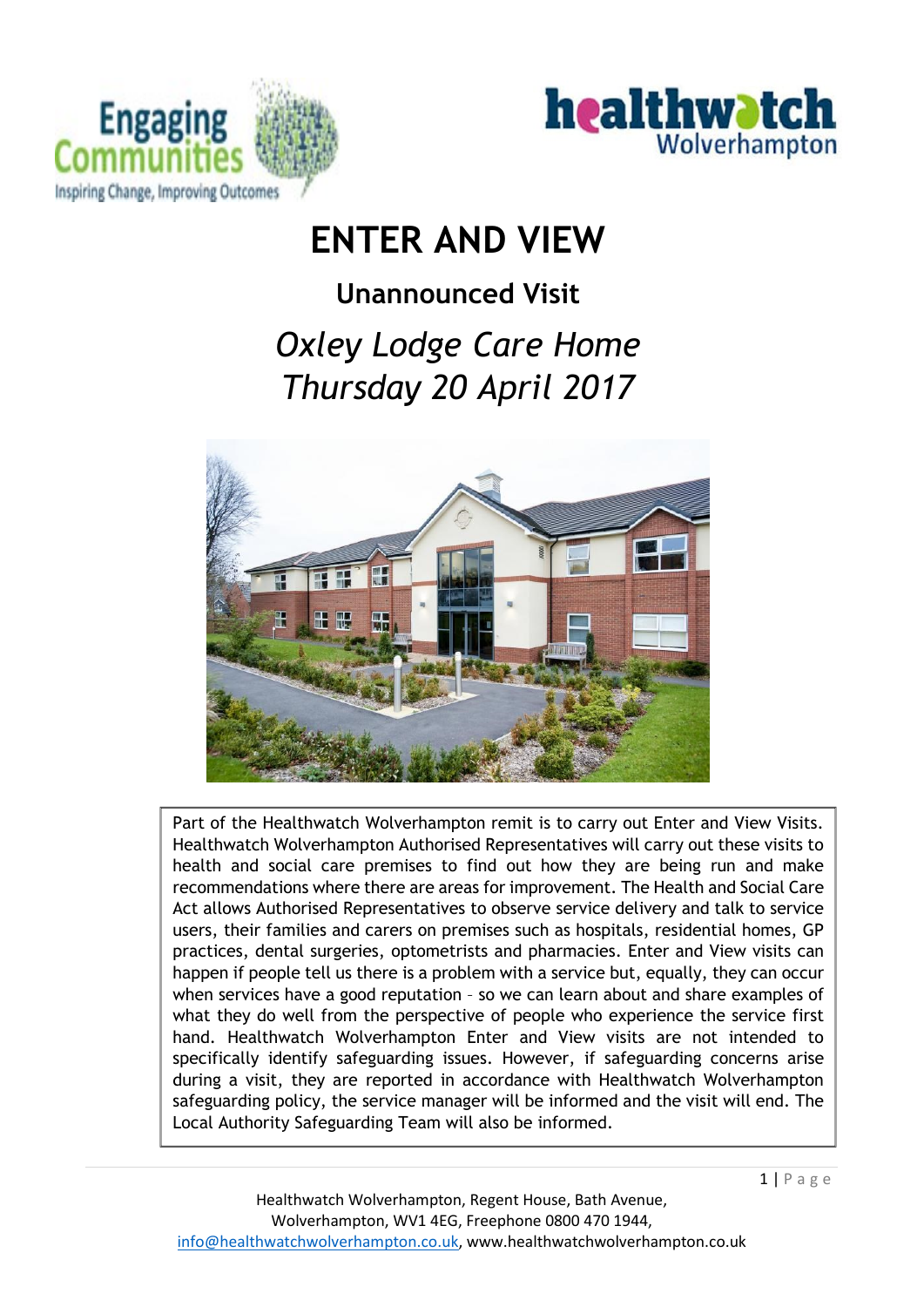#### *Provider Details*

| Name:                  | Oxley Lodge Care Home                             |  |
|------------------------|---------------------------------------------------|--|
| <b>Address:</b>        | 453 Stafford Road, Oxley, Wolverhampton, WV10 6RR |  |
| <b>Manager:</b>        | Anita Hughes                                      |  |
| <b>Deputy Manager:</b> | Sam Banks and Susan Freeman                       |  |
| Date of Visit:         | 20 April 2017                                     |  |

#### **Authorised Representatives**

| <b>NAME</b>            | <b>ROLE</b>                    |
|------------------------|--------------------------------|
| <b>Tracy Cresswell</b> | Authorised Representative Lead |
| Rasham Gill            | Authorised Representative      |
| <b>Judith Stroud</b>   | Authorised Representative      |
| Raj Sandhu             | Authorised Representative      |

#### *Purpose of Visit:*

Healthwatch Wolverhampton receives feedback on a range of services and treatments received around care homes. This visit was unannounced and was responding to concerns recently received by Healthwatch in respect of services at the above care home. The concerns raised were regards to the quality of the care residents were receiving in the home.

#### *Acknowledgements:*

Healthwatch Wolverhampton would like to thank the Home Manager, Deputy Manager, the residents, relatives and the staff for their co-operation during the visit.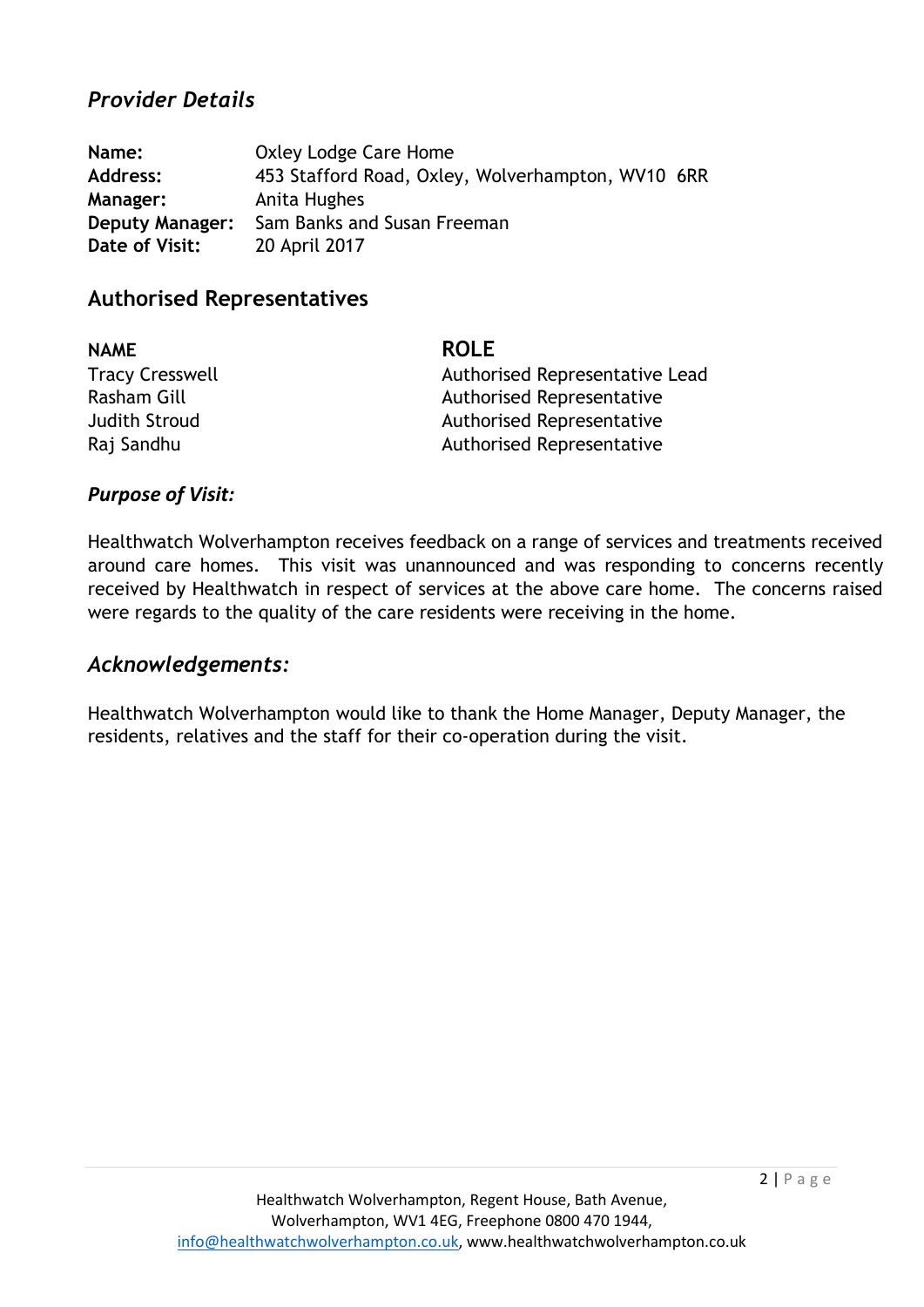## *1.0 Physical Environment*

#### **External**

- 1.1 The team arrived on site at approximately 10:45am.
- 1.2 The home is situated in the North East of Wolverhampton and approximately 2.5 miles from the city centre.
- 1.3 The sign for Oxley Lodge is some distance in from the access and is dark green not so easily seen.
- 1.4 The site where the home is situated is being maintained, with the outdoor currently taking place on the car parking area, the builders were working tidily.
- 1.5 There were adequate car parking spaces.
- 1.6 There was a sign for the entrance (in the middle of front of the building) but as builders were working at the front of the building it was not apparent. It was visible once the team approached the end of the car park, the entrance was set back.
- 1.7 There did not seem to be any visible spaces designated to disabled users.

#### **Internal**

- 1.8 The entrance into the building was via vestibule, gel was available for visitors to use, and a signing in book.
- 1.9 There was a buzzer to alert the staff of visitor's arrivals.
- 1.10 There was a friendly feel and a pleasant smell once entering the building.
- 1.11 Authorised Representative Lead and the team introduced themselves and asked to speak to the manager. The team were informed that the manager was on Annual Leave, the team were invited into the building.
- 1.12 The Lead Authorised Representatives explained the reason for the visit and gave them the letter to the deputy manager.
- 1.13 The deputy manager was happy for the team to walk around the home with supervision.
- 1.14 The layout of the home was duplicated on both sides of the home, the old section and new section. All of the 58 rooms are fitted with a toilet and sink, 5 of the rooms also had showers in place.
- 1.15 There are currently 40+ residents residing at the home at the time of the visit.
- 1.16 The notice board opposite the office had a lot of information on it, CQC report, complaints leaflet, hygiene certificate etc, however it seemed very busy and you had to search for things.
- 1.17 Opposite was a notice board that displayed positive thank you cards, from residents and their relatives.
- 1.18 There were two lifts in the home, one was out of order, waiting for a part to arrive.
- 1.19 There were industrial sized washing machines and dryers, the home employs a laundry assistant who ensures that there are no mix ups with the clothes as she has devised a numbering system when resident's labels become unreadable or become detached, the family members generally labels residents clothing.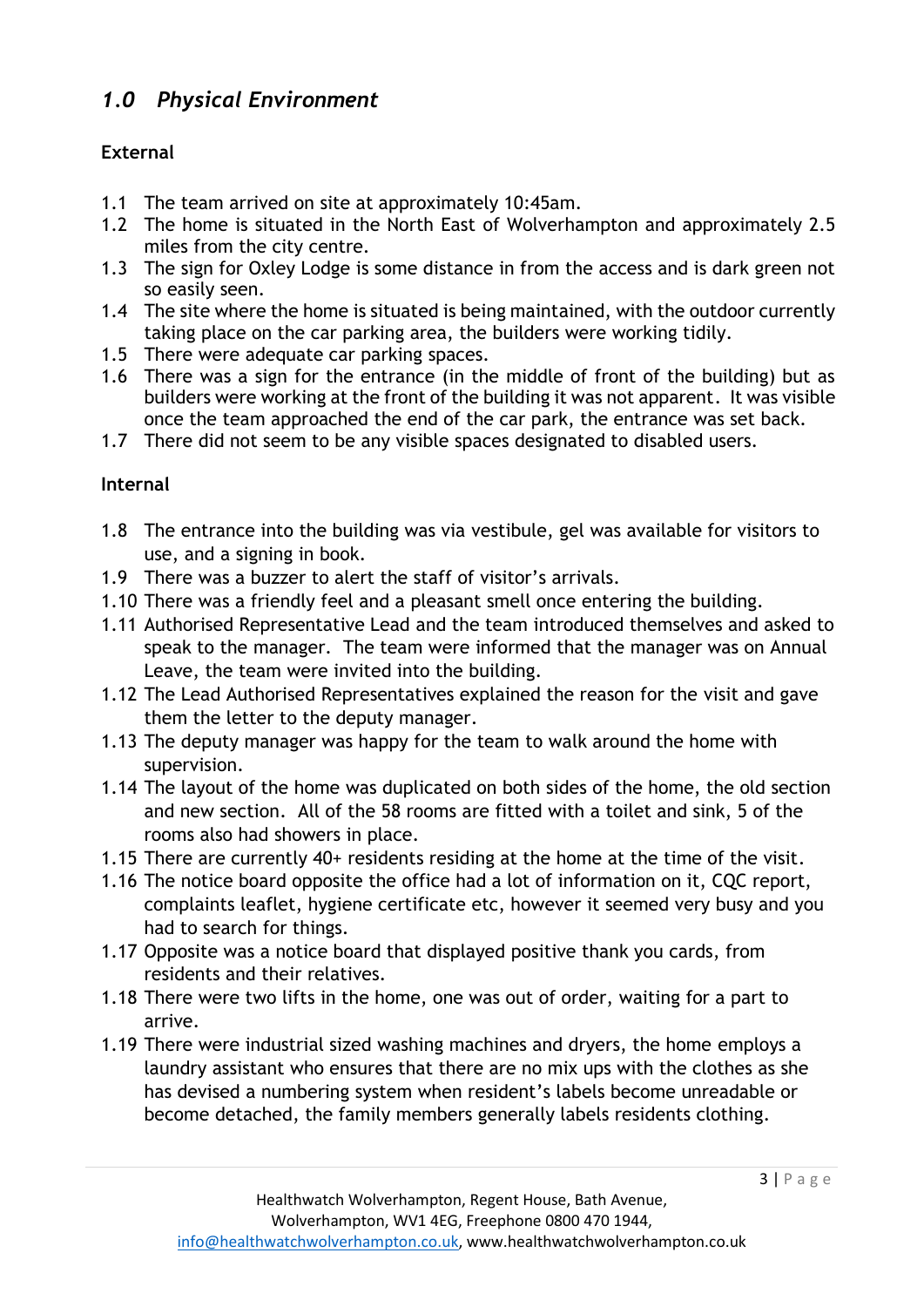- 1.20 CCTV monitors based around the home, this allows the staff to observe the residents throughout the home.
- 1.21 The corridors were clear of clutter, wide enough for a wheelchair and for people to pass by.
- 1.22 There was good interaction between the staff and the residents.
- 1.23 One of the bedrooms on the ground floor had an uneven floor, also the carpet had not been laid properly, the bar by the door was loose and the carpet was coming away from it.
- 1.24 One of the bedrooms was unoccupied, this was not carpeted, and it had lino on the floor which felt sticky.
- 1.25 A number of rooms have fall mats located in them.
- 1.26 Authorised Representatives were shown into another room that was unoccupied with catered for couples who are requiring respite.
- 1.27 The lounge on the one side of the building was split into 3 areas, residents like to sit in one of these areas. In the lounge / diner six residents were sitting in their chairs, the TV was on and very loud, however no-one seemed to be watching it. A room on the ground floor, is being converted into a pub/working man's club.
- 1.28 The bathroom had just recently been mopped, however there was no sign to display this. The carer who supervised the Authorised Representatives spoke to the domestic, the domestic did not speak or understand much English, the carer had to use clear hand signs with regarding putting out the wet floor sign.

## *2.0 Staff Numbers*

- 2.1 There are currently 40 staff employed at the home, they consist of 6/7 carers in the morning, afternoon and evening, and 4 carers during the night. There are 2 activity co-ordinator, with external activity sessions also coming into the home. There are 3 domestics covering the morning and afternoon, 1 maintenance, 1 member catering staff observed in the kitchen during the visit, 1 laundry assistant, 2 students and 3 Management.
- 2.2 There are currently no vacancies in the home
- 2.3 The staff rota was requested and given to the Authorised Representative Lead.

# *3.0 Agency Usage*

3.1 The home do not use any agency staff, they cover the shifts with the other staff who are flexible.

## *4.0 Patient Experiences and Observations:*

- 4.1 One resident was happy sitting on his own watching his old films on his TV.
- 4.2 One of the residents stated that she "really liked it here", she said "everything is wonderful", "I like to read a good book and I especially like my bedroom and my bed", "The food is good, I like beef".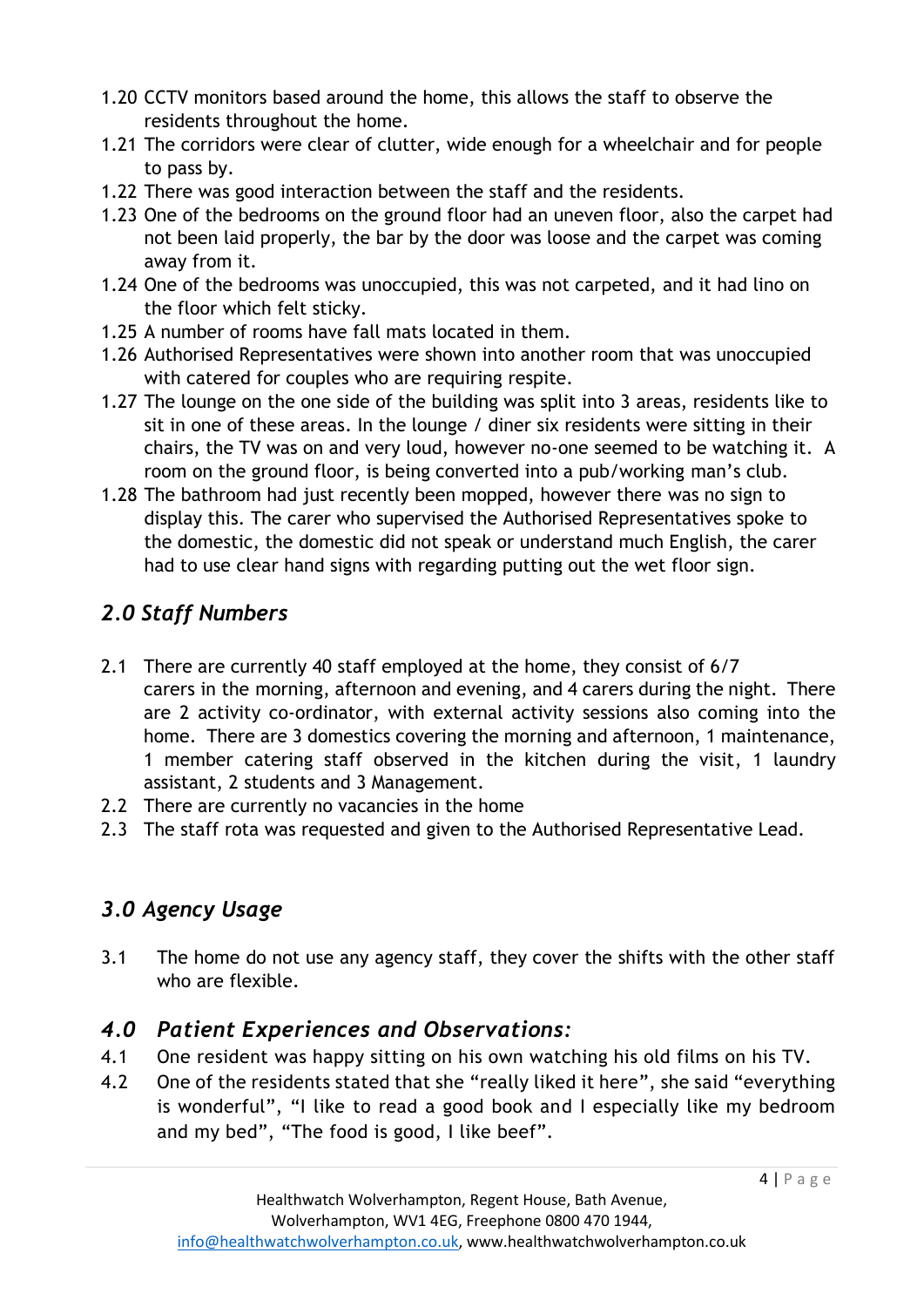- 4.3 One resident had been there for 12 years, "The best place in Wolverhampton", he was happy sitting in the quieter of the 3 lounges.
- 4.4 One resident did not want to be there anymore, another resident informed the Authorised Representatives that he didn't want to live anymore.
- 4.5 The Authorised Representatives observed that one resident seemed a little agitated, he spoke to one of the staff, got really angry and swore at her, he only wanted to get into his room, but he couldn't because he couldn't open the door and the doors were really heavy. A member of staff helped him back to his room.
- 4.6 The activity co-ordinator was planting seeds with two of the residents.
- 4.7 There was singing taking place and the residents were enjoying themselves and singing along with the activity co-ordinator, male and female member of staff were supporting the residents during this activity.

## **5.0** *Family and Carer Experiences and Observations*

5.1 A family of a resident felt confident with the care that their mom was receiving, and that she was being looked after well. "Would not think of moving her."

# *6.0 Catering Services*

- 6.1 The kitchen is located on the ground floor, it was a large kitchen and clean, they were cooking roast pork for dinner.
- 6.2 The residents are given a menu, who choose what they want to eat, however they make extra, as some of the residents change their minds.
- 6.3 There is a set menu, however there are a number of residents that ask for different food and the catering services accommodate the residents.
- 6.4 They have a hygiene certificate Level 5.
- *6.5* The staff are up to date with their training.

# *7.0 Staff Experiences and Observations:*

- 7.1 A member of staff who supported the Authorised Representatives during the visit had been there for a year and half, she had just been promoted to senior carer.
- 7.2 Staff are up to date with their mandatory training, however they are not up to date with Deprivation of Liberty Safeguards (DoLS), the manager informed the Authorised Representatives that all staff will be up to date in 2 weeks. As for carrying out Mental Capacity Assessments, there seems to be confusion on who carries these out, the home have contacted both the CCG and LA for support with this and have had conflicting information.
- 7.3 There are a number of policies in place for the home and staff.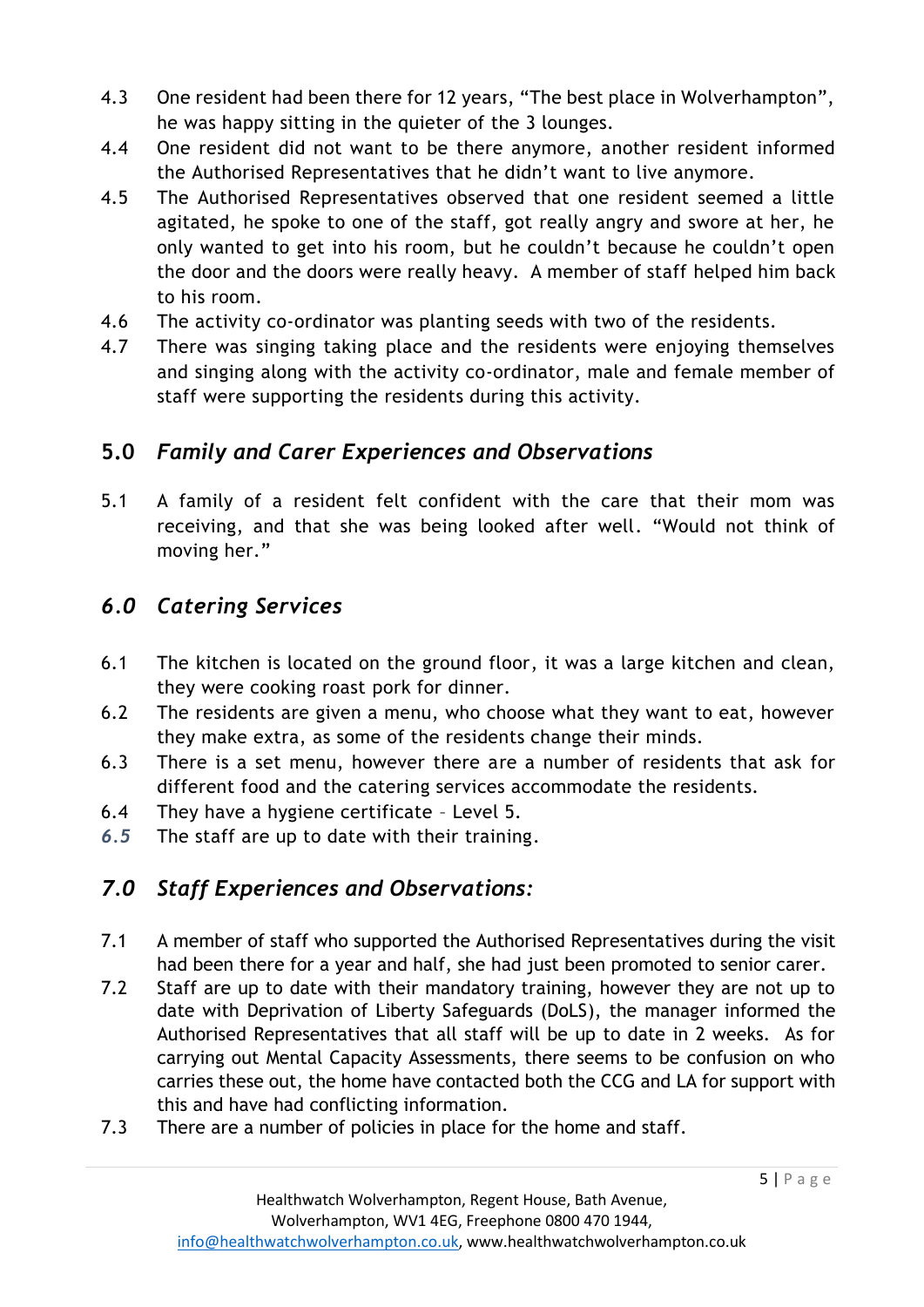- 7.4 Staff do not have separate confidentiality training, this is embedded into everything that the staff do.
- 7.5 The emergency cover is covered by the manager as well as some of the day staff.
- 7.6 Their staff ratio is currently 1 to 8.5 residents.
- 7.7 Staff are given the opportunity to discuss specific training / career opportunities during their supervision.
- 7.8 The residents and their relatives / carers are given an admission document to complete on arrival.
- 7.9 The home communicates to carers / relatives through a number of channels, telephone, face to face, e-mail.
- 7.10 The manager was asked who was responsible for contacting family members, if a resident had had a fall, the Authorised Representatives were informed that any member of staff can inform the relatives, however on speaking to a member of staff who informed the Authorised Representatives that the senior carers and managers ring the relatives.
- 7.11 There are always senior carers on every shift.
- 7.12 Chaplains come into home.
- 7.13 Residents have mini mental exams on arrival as part of the patient capacity assessments
- 7.14 The home expressed issues that they were having difficulties on who is responsible for carrying out the mental capacity assessments.
- 7.15 They have an open door policy, for staff, residents, carers, relatives
- 7.16 Everyone who has had an accident / incident it gets reported into the accident file.
- 7.17 The home cannot refer to Falls prevention, as they have stopped doing care homes.
- 7.18 The medication is locked away in a locked trolley.
- 7.19 The current challenge for the home is the mental capacity assessments/DoLs and HR, dealing with the staff. The manager has been in post for 12 months, and she has spent most of that time ensuring that the home has the right mix of staff.

### *8.0 Summary, Comments and Further Observations*

- 8.1 The maintenance of the building is ongoing with work being carried out inside and outside of the home, even though more needs to be done with the carpets in some of the rooms.
- *9.0 Follow - Up Action:* None requested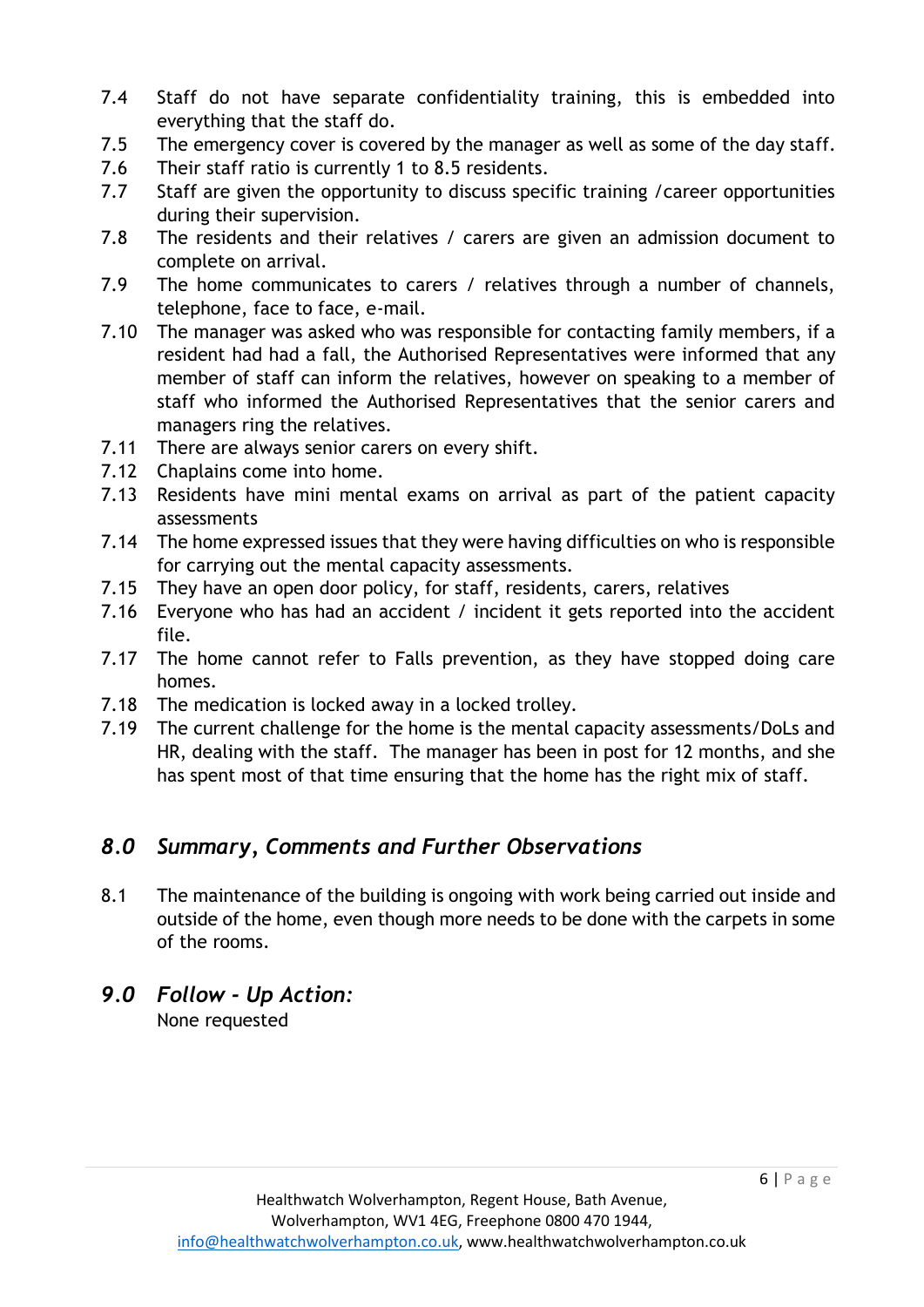### **10.0** *Recommendations*

- 10.1 To ensure all staff have confidentiality training on a regular basis, not just on induction.
- 10.2 Encourage residents to sit in the pass over, more stimulant for the residents who can sit and watch what is going on outside, they can watch the birds, rather than just sitting in the chairs in the lounge, looking at the walls etc.
- 10.3 Ensure that the notice board is free of clutter and residents, visitors, carers and relatives can view the information without having to search for it.
- 10.4 Chase up the part for the lift.
- 10.5 Ensure that the carpets are fitted correctly before the residents are allocated the rooms.
- 10.6 Ensure that the rooms are appropriate for the needs of the residents, for example if you have a resident who has fallen or is prone to falls, do not place them in a room where the floor is uneven, the carpet is coming away from the door.
- 10.7 Re-iterate to staff the importance of putting signs up after cleaning, ie Wet Floor by the bathroom.
- 10.8 The management to enquire on who can support them with falls prevention in the home.
- 10.9 There seems to be confusing evidence with regards who communicates with the relatives / carers when a resident has had an accident / incident / fall. Better communication from the management is required on who needs to contact the relatives / carers.
- 10.10 If a patient has a fall and it is alerted by the mat, what is the procedure for dealing with the residents?
- 10.11 What training is in place for staff who do not speak or understand English?

### *11.0 Provider Response and Intended Action:*

No provider response received.